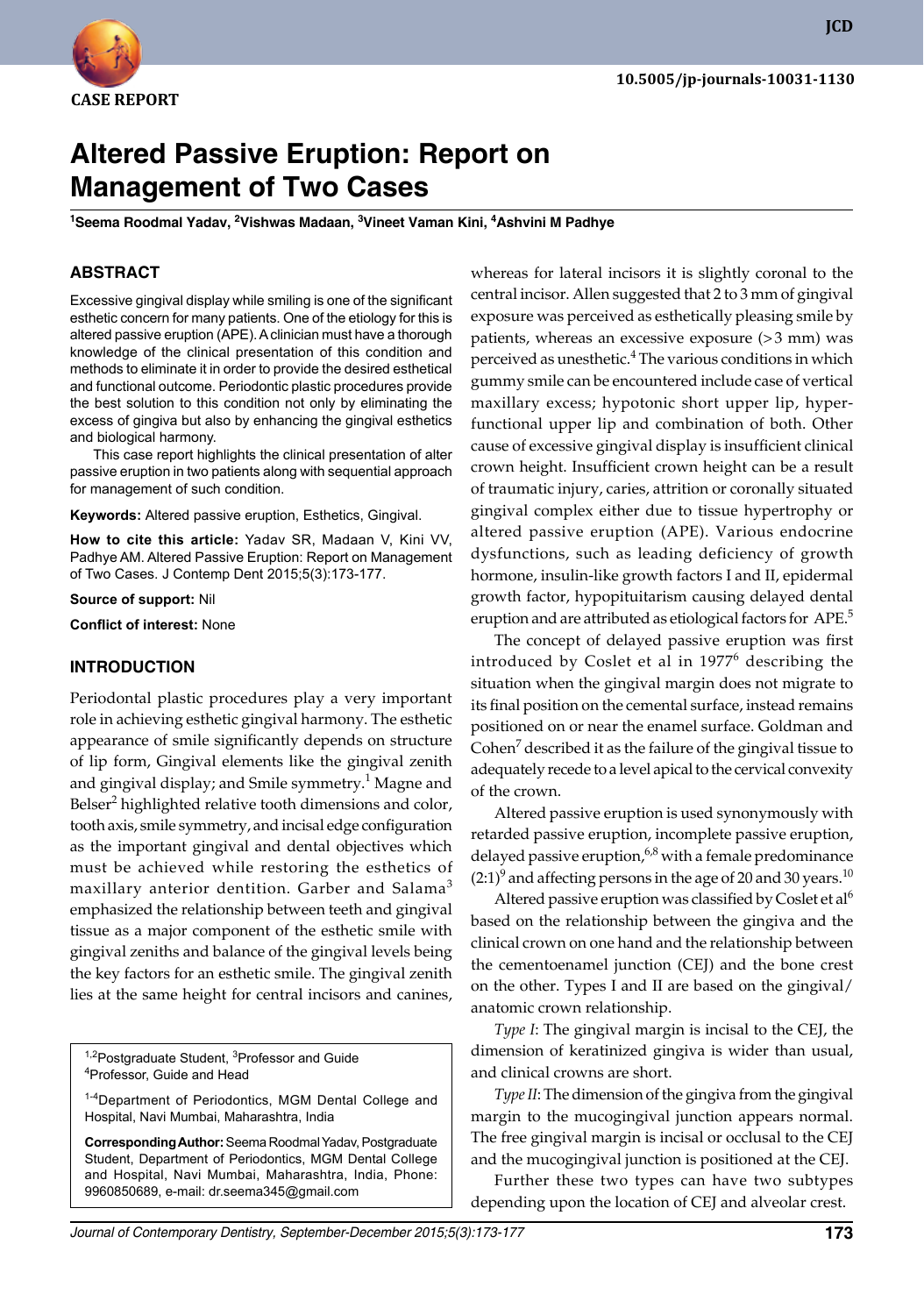*Subtype A*: The distance of alveolar crest to CEJ is approximately 1.5 mm: in such cases a normal attachment can be found.

*Subtype B*: The alveolar crest is at the level of the CEJ or above.

This case report highlights the periodontal procedures for treating cases diagnosed with APE.

## **Case reports**

### **Case 1**

A 24 years old female patient reported with a chief complaint of excessive gingival display while smiling. There was no contributing medical or family history. Extraoral examination revealed no gross asymmetry, Leibert's class I denoting very high smile line (Fig. 1). $<sup>11</sup>$ </sup> Intraoral examination revealed no clinical signs of plaque induced periodontal disease.

Clinical examination revealed adequate attached gingiva in the maxillary anterior region, presence of pseudopockets along with gingival margin asymmetry between the two central incisors leading to short clinical crown height. Radiographic examination revealed 2 mm distance between the CEJ and alveolar bone. Based on these findings a diagnosis of type I subgroup A APE was made.



**Fig. 1:** Leiberts class 1: very high smile line with excessive gingival display preoperatively (case 1)

Following the phase I periodontal therapy a decision to perform external bevel gingivectomy was made to improve the patient's esthetics. After obtaining the normal prerequisite values of blood investigations for periodontal surgery, an external bevel gingivectomy was undertaken in the region of 13 to 23.

Following the aseptic precautions under adequate local anesthesia a full-thickness continuous external bevel incision was placed using a scalpel to recreate the normal festooned pattern of gingiva, accompanied by removal of tissue from the facial surface, to complete the gingivectomy procedure; which also resulted in elimination of the pseudogingival pocket and increase clinical crown height (Figs 2 and 3). Gingival depigmentation was also carried out using scalpel so as to eliminate the gingival hyperpigmentation in order to further enhance the patients smile esthetics.

The postoperative period was uneventful. At the follow-up appointment after 1 week no postoperative sensitivity or pain were reported by the patient, and the patient was satisfied with the improved smile esthetics achieved (Figs 4 and 5).

### **Case 2**

A 27 years old female patient reported with a chief complaint of short looking teeth and persistent redness



**Fig. 2:** Pseudo pockets marked (case 1)



**Fig. 3:** External bevel gingivectomy performed (case 1) **Fig. 4:** Preoperative (case 1)



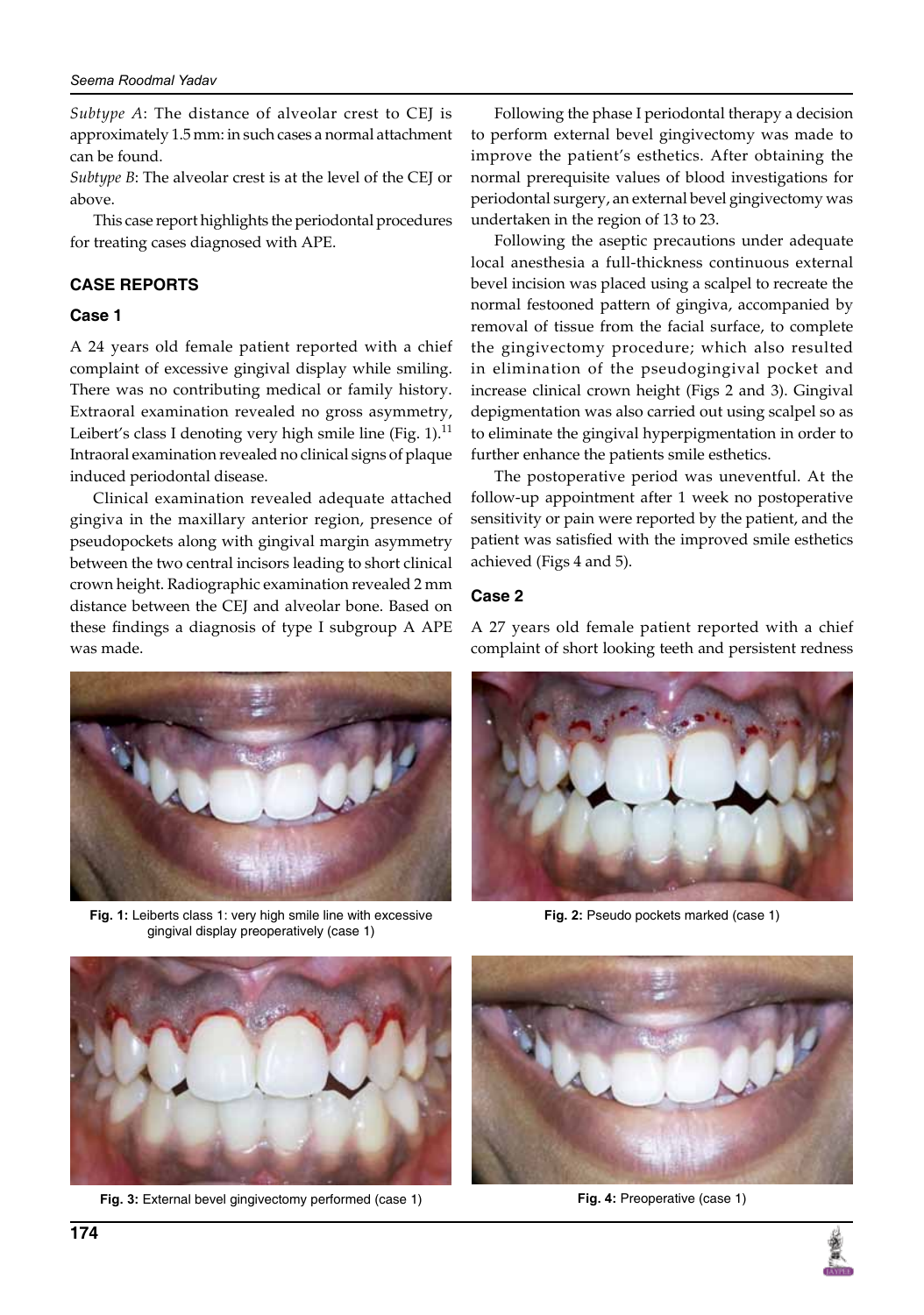### *Altered Passive Eruption: Report on Management of Two Cases*

of gums since past 5 to 6 months. Clinical examination revealed thick gingival morphotype with thick bulbous contour of gingiva and grade I gingival enlargement. The attached gingiva was found to be inadequate. Clinical probing highlighted the short clinical crown height of incisors (Fig. 6). Mucogingival junction was found to be located at 3 to 4 mm from the free gingival margin. Bone sounding revealed less than 2 mm distance between the crestal bone and CEJ. Radiographic examination revealed the presence of alveolar bone and CEJ at the same level (Fig. 7). A diagnosis of type II subgroup B APE was made considering the above the findings.



**Fig. 5:** Three months postoperative (case 2) **Fig. 6:** Preoperative (case 2)

Following a successful phase I periodontal therapy a surgical intervention to increase the width of attached gingiva and to improve the gingival contours by apically displaced flap with osseous reduction was planned. Surgical phase was carried out using internal bevel incisions not involving the interdental papilla in order to obtain a uniform thickness of the flap and to allow for contouring of the buccal gingival margins in the maxillary anterior region. This was followed by placement of crevicular incisions at butt joint to the interproximal papilla followed by two vertical releasing incisions extending beyond the mucogingival junction. A full thickness





**Fig. 7:** Preoperative IOPA (case 2) **Fig. 8:** Incision lines marked (case 2)







**Fig. 9:** Incisions given (case 2) **Fig. 10:** Full thickness mucoperiosteal flap raised (case 2)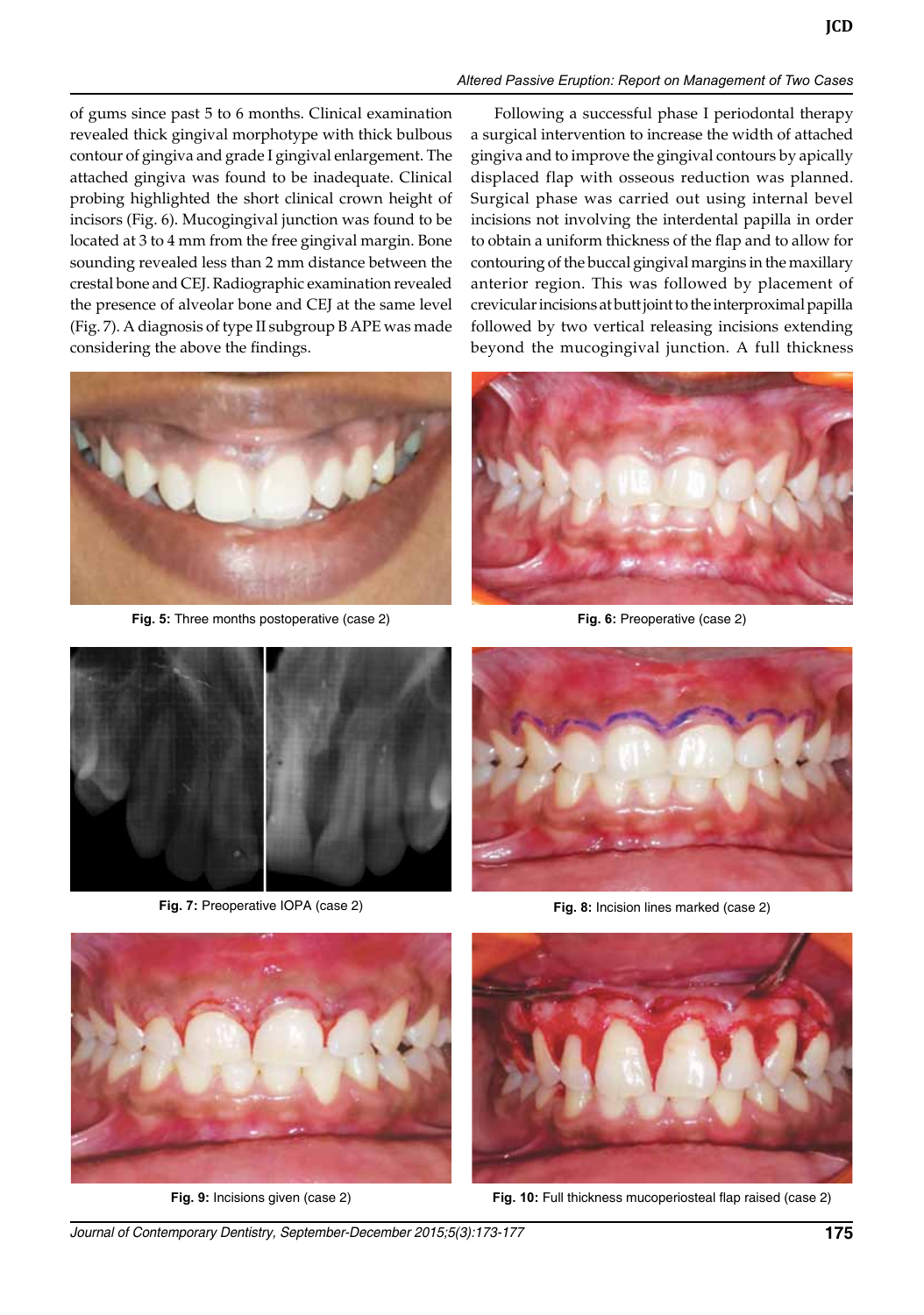mucoperiosteal flap was reflected (Figs 8 and 9) and the position of the CEJ was verified. Ostectomy was performed using Rotary and hand ostectomy instruments so as to establish the new biologic width by creating a distance of 2 to 2.5 mm between the crestal bone and CEJ. The bone was recontoured to reflect the soft tissue architecture. The flap was then apically repositioned to the new position and sutured (Figs 10 and 11). The postoperative period was uneventful. At the follow-up appointment after 1 week no postoperative sensitivity or pain were reported by the patient (Fig. 12). Patient was re-evaluated after 3 months which showed presence of pink health gingiva with knife edge margins with adequate attached gingiva along with the elimination of excessive gingival display.

### **Discussion**

The esthetic appearance of a smile is determined considering three main components: the teeth, the lip framework, and the gingival scaffold. Gingival shape and gingival contour are the two important aspects of gingiva that affect the final esthetic outcome. Gingival shape is the



**Fig. 11:** Sutures placed (case 2)



**Fig. 12:** Three months postoperative (case 2)

curvature of the gingival margin of the tooth, determined by the CEJ and the osseous crest. $^{12}$ 

One of the important aspect to treat this condition is to first diagnose it correctly and then classify it. Clinically, APE can be described as a condition where the free gingival margin is located greater than 2 mm coronal to the CEJ. Diagnosis begins with analyzing the gingival display while observing the patient in both smiling and reposing. While doing so the lip line of the patient whether high, medium, or low should also be noted as it influences the gingival display while smiling. $^{11}$  To evaluate further the length and activity maxillary lip is recorded. The average length of the maxillary lip in repose is 20 to 22 mm in females and 22 to 24 mm in males. $12,13$ If the cause of a gummy smile is maxillary lip, there is no treatment necessary.

Further, clinical examination involves detection of CEJ. A explorer can be used to detect the CEJ. Location of the CEJ in the normal position in the gingival sulcus, suggests that the short clinical crown is probably the result of incisal wear. However, when the CEJ is not detected in the sulcus a diagnosis of APE can be made. This is followed by bone sounding which involves recording the distance from the free gingival margin to the alveolar crest which is approximately 3 mm in healthy unaltered gingiva. This distance governs whether ostectomy is necessary or not.<sup>14</sup>

Radiographic examination further facilitates the diagnosis of APE. If the radiograph reveals the clinical crown height to be less than the anatomical crown height, then the possibility of presence of APE should be considered (Flow Chart  $1$ ).<sup>15</sup>

A holistic approach for the treatment of APE involves considering the periodontal involvements, restorative and orthodontic requirements.<sup>16</sup> When the clinical examination is suggestive of greater than 3 mm of tissue from bone to gingival crest, an adequate zone of attached gingiva a gingivectomy is sufficient to expose the hidden crown beneath the gingiva. An apically positioned flap with ostectomy is considered when the osseous levels are approximating the CEJ. Osseous recontouring also